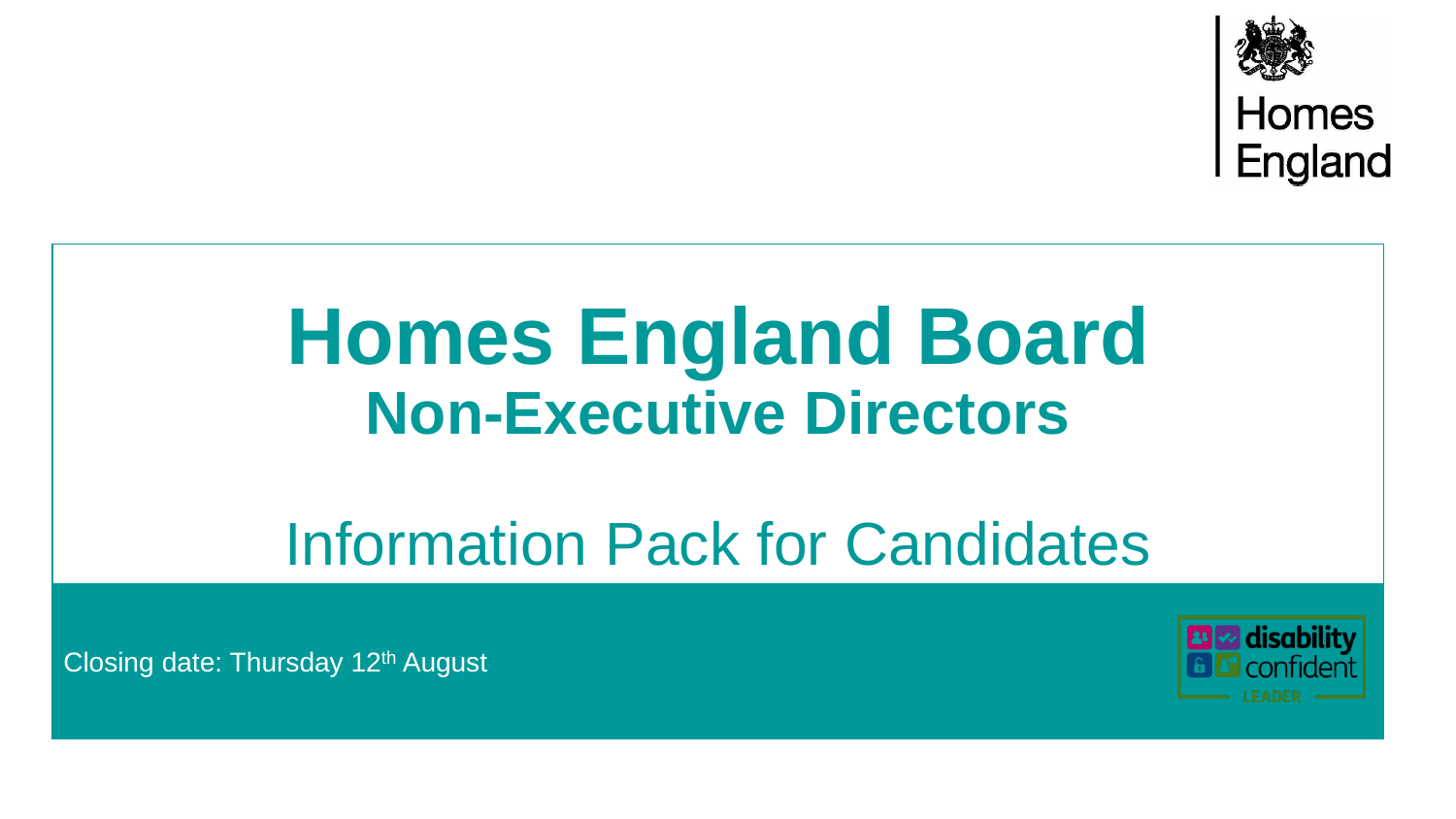

# **Contents**

| <b>Welcome to Homes England</b> | $\boldsymbol{3}$ |  |
|---------------------------------|------------------|--|
| <b>About the Roles</b>          | 6                |  |
| <b>How to Apply</b>             | 12               |  |
|                                 |                  |  |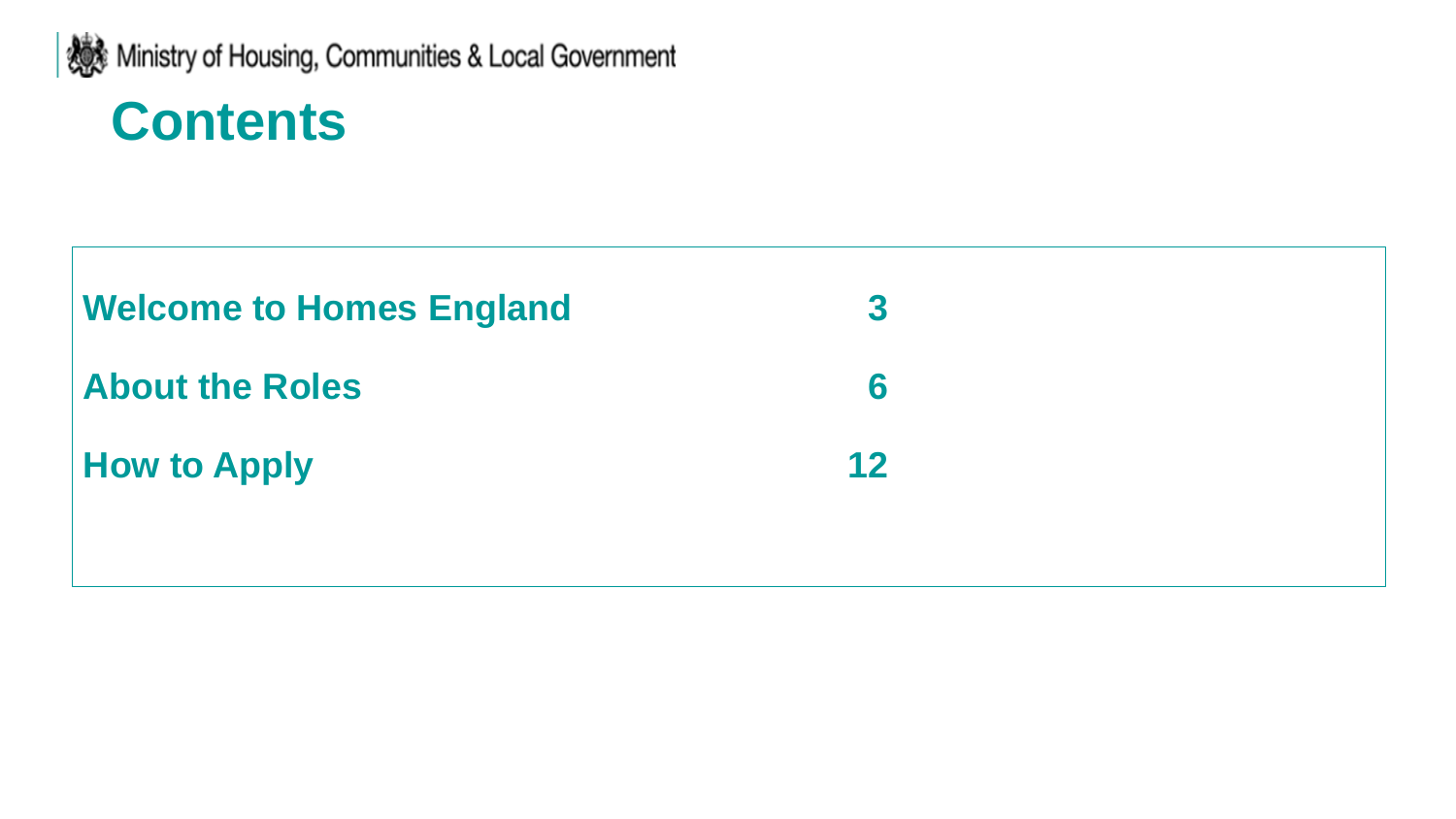### Ministry of Housing, Communities & Local Government **Welcome to Homes England**



*Peter Freeman Chair, Homes England* Dear Candidate

Thank you for your interest in these vacancies on the Homes England Board.

Homes England was established by Government to increase the supply of quality homes, improve affordability and help create stronger, more liveable places. More than that, it was created to change people's lives. This determination has gathered real, tangible momentum over the last few years. It has been matched by significant financial and intellectual resources, focused on forming new types of partnership, addressing market failures and scaling up delivery so more people across the country can access a quality home.

As the country moves beyond its current challenges, Homes England's role has perhaps never been so important. We are working closely with the Government to be an even stronger institution that can galvanise a housing-led recovery, connecting other ambitious organisations and using our resources to work strategically across the country to create jobs, homes, and long-term partnerships in places.

Homes England's Non-Executive Directors play a vital role in helping achieve the Government's housing ambitions. Non-Executive Directors have corporate responsibility for ensuring that Homes England fulfils the overall aims and objectives set out in legislation as well as the mission and objectives it has been set by the Secretary of State. Non-Executive Directors also have responsibility for ensuring that Homes England complies with any statutory or administrative requirements for the use of public funds and assets.

I hope you will be inspired by this exciting opportunity to make a real difference to the delivery of housing and to the lives of millions. If you believe you have the experience and qualities we are seeking, we look forward to receiving your application.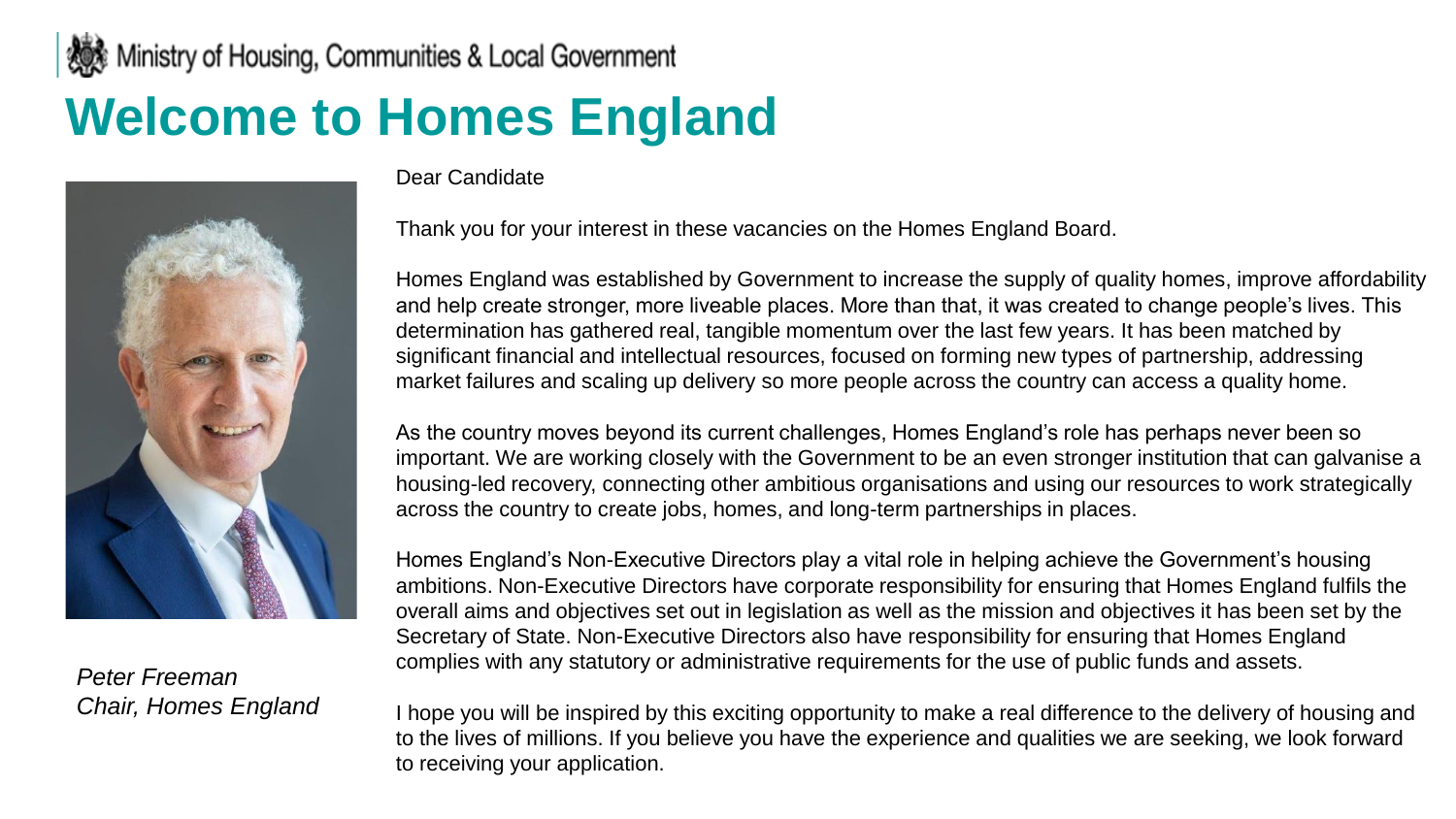### **A** Ministry of Housing, Communities & Local Government

# **Homes England**



Homes England is a 'non -departmental public body' sponsored by the Ministry of Housing, Communities and Local Government.

Homes England is an agile, commercial organisation that can collaborate in a unique way between Government and the public and private sectors. We're unified by our determination to embrace this crucial opportunity to help solve one of the country's most intractable domestic policy issues.

Just as the agency has built its capabilities and expertise to meet the challenges it was created to address new priorities have come to the fore - from design quality to net zero to the future of our towns and cities. It is paramount for the agency to show leadership and work collaboratively with industry and Whitehall to ensure homes and communities are built to address the challenges the country will face in the 21st Century.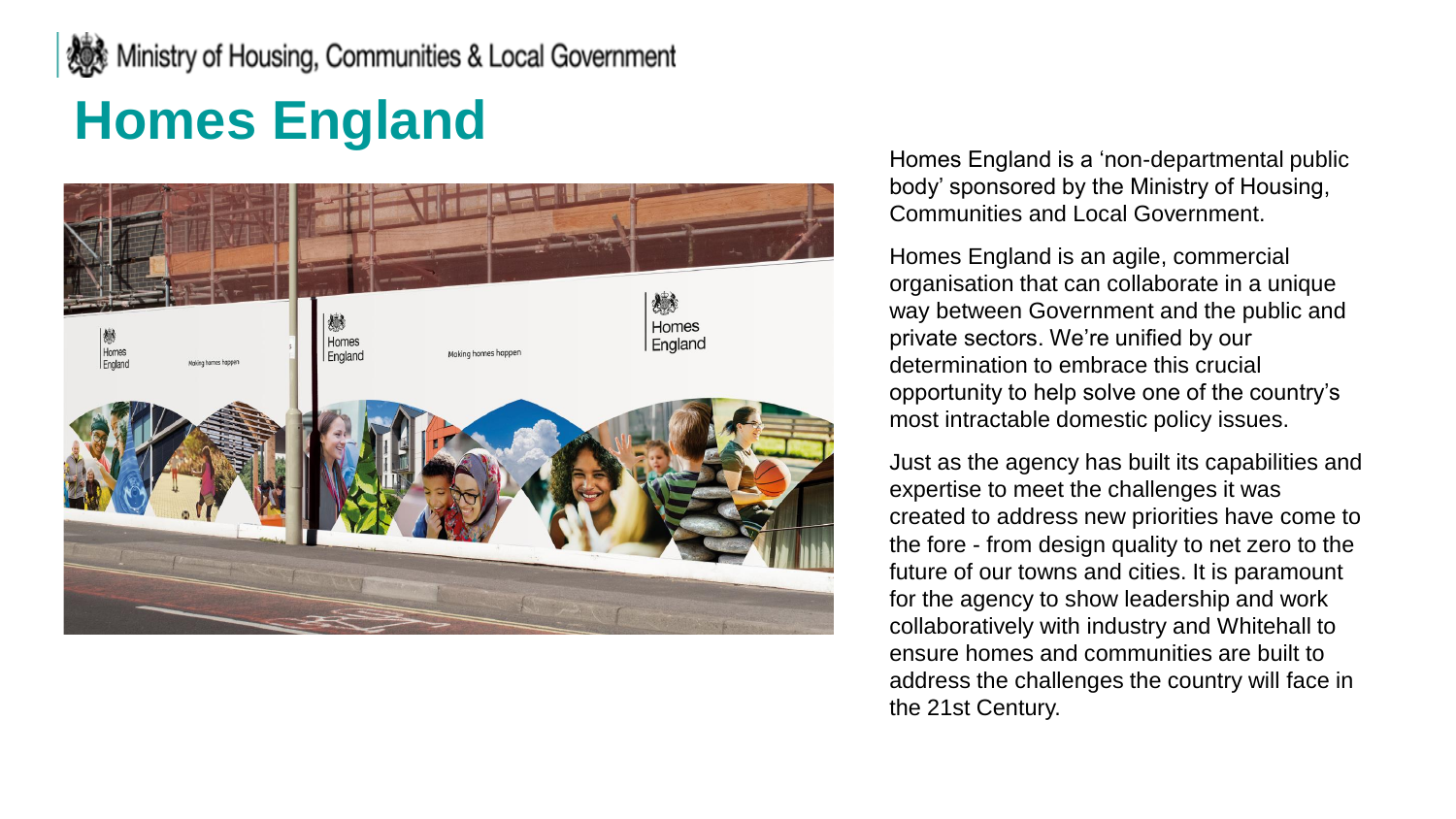# **Homes England, its Mission and Objectives**

Our mission is to intervene in the market to ensure more homes are built in areas of greatest need, to improve affordability. We will make this sustainable by creating a more resilient and diverse housing market.

- **Unlocking land**: we will unlock public and private land where the market will not, to get more homes built where they are needed.
- **Unlocking investment**: we will ensure a range of investment products are available to support housebuilding and infrastructure, including more affordable housing and homes for rent, where the market is not acting.
- **Increasing productivity**: we will improve construction productivity.
- **Driving market resilience**: we will create a more resilient and competitive market by supporting smaller builders and new entrants, and promoting better design and higher quality homes.
- **Supporting local areas**: we will offer expert support for priority locations, helping to create and deliver more ambitious plans to get more homes built.
- **Delivering home ownership products**: we will effectively deliver home ownership products, providing an industry standard service to consumers.

Information on Homes England's performance is available in [Annual Report and Financial Statement 2019/20.](https://assets.publishing.service.gov.uk/government/uploads/system/uploads/attachment_data/file/934957/Homes_England_Annual_Report_2019_20_05_11_20.pdf)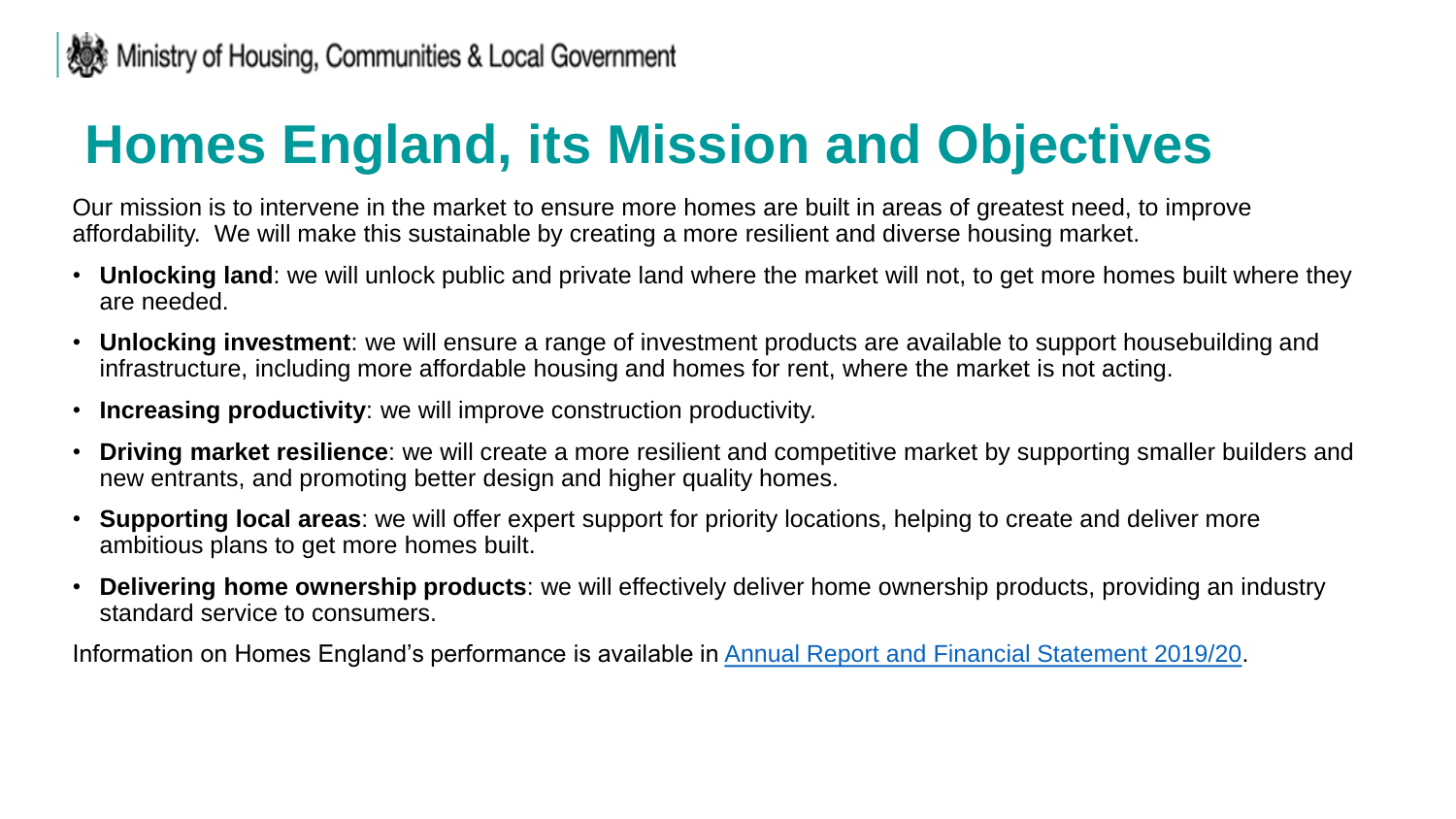### **About the roles**

The Board is composed of Non-Executive Directors and the Chief Executive, who also serves as the Accounting Officer. It is led by Peter Freeman, who was recently appointed to this role by the Secretary of State. A full list of current Non-Executive Directors, and those who served throughout the last year, is on our [Governance page.](https://www.gov.uk/government/organisations/homes-england/about/our-governance)

The role of our Board is to provide strategic leadership and to promote our long term, sustainable success. Our Board has statutory responsibility for exercising our functions while working closely with MHCLG to ensure the delivery of our strategic objectives. Some of the Board's statutory functions are delegated to its members, Committees, sub-Committees and staff – details on the Committees are provided at slide 8.

Non-Executive Directors have corporate responsibility for ensuring that Homes England fulfils the overall aims and objectives set out in legislation as well as the mission and objectives it has been set by the Secretary of State. Non-Executive Directors also have responsibility for ensuring that Homes England complies with any statutory or administrative requirements for the use of public funds and assets. More details on the responsibilities are provided on the following page

[Generic information about the role of non-executives in Government is provided in the Cabinet Office's Code of Practice](https://assets.publishing.service.gov.uk/government/uploads/system/uploads/attachment_data/file/609903/PU2077_code_of_practice_2017.pdf)  on Corporate Governance in Central Government departments.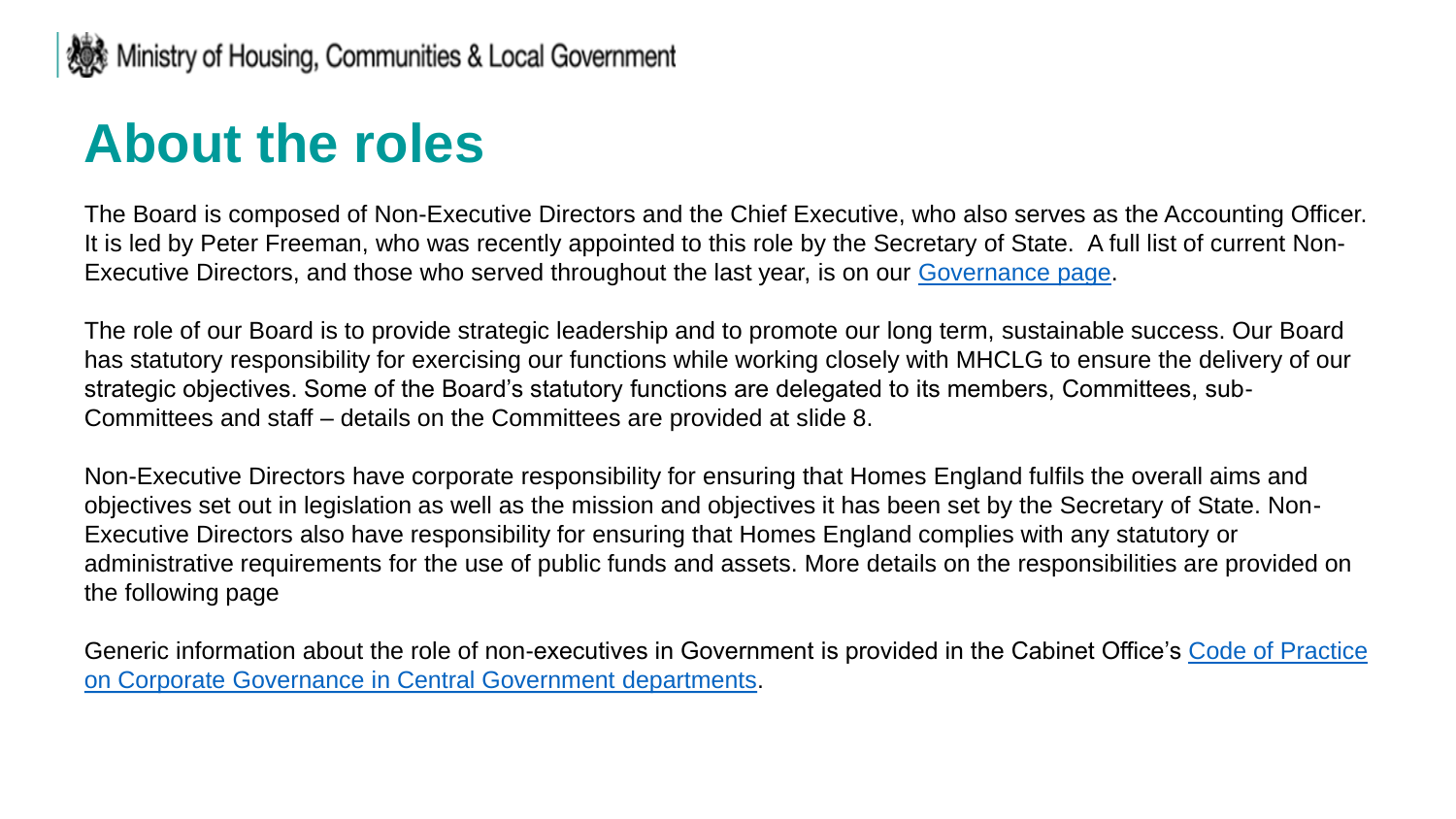

# **Non-Executive Directors Key Responsibilities:**

- ensure that Homes England delivers its Strategic Objectives within the policy and resources parameters set by the Secretary of State;
- hold the Chief Executive to account for the effective and efficient delivery of the strategic and annual business plans and for the day-to-day management, delivery and performance of Homes England;
- ensure that effective arrangements are in place to provide assurance to the Board and MHCLG on risk management, governance and internal control;
- ensure that any statutory or administrative requirements for the use of public funds are complied with; that the Board operates within the limits of its statutory authority and any delegated authority agreed with MHCLG, and in accordance with any other conditions relating to the use of public funds;
- approve Homes England's Annual Report and Accounts;
- oversee production and retain oversight of Homes England's Risk Appetite Statement and Risk Management Framework;
- set performance objectives and remuneration terms linked to these objectives for the Chief Executive, which give due weight to the proper management, use and utilisation of public resources;
- act as a champion for the work and role of Homes England at public events and meetings, taking on a specific champion role for priority topics as required and advise on the effective wider management of stakeholders.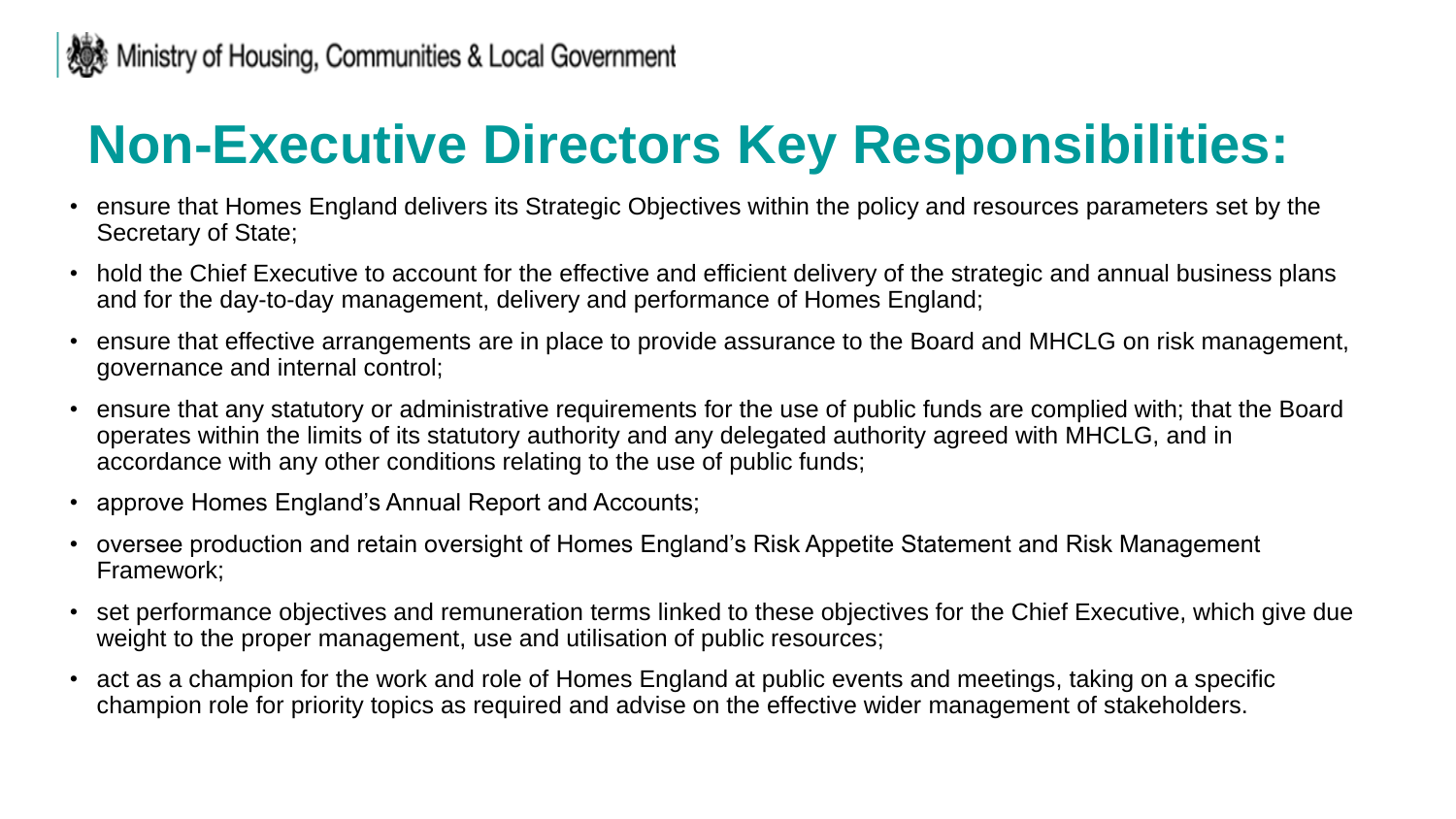### **Committees**

In accordance with good practice, the Board has established a number of committees.

Periodically the committee structure is reviewed in the context of the agency's strategic plan and might be expanded to reflect changing needs and priorities:

- **The Investment Committee** scrutinises new business cases, considers guarantees on behalf of MHCLG and monitors performance.
- **The Audit and Risk Committee** supports the Accounting Officer and Board in their responsibilities for risk control, governance, financial stewardship and financial and statutory reporting. It reviews the comprehensiveness of assurance and reporting processes, consistent with the Accounting Officer's assurance needs.
- **The Nominations and Remuneration Committee** is responsible for advising on overall pay and rewards; the remuneration, contractual and pension arrangements of staff at Director level and above; senior succession planning; key HR policies; and setting and agreeing the annual performance objectives, remuneration terms and other terms and conditions of employment of the Chief Executive.
- **The Safety Health and Environmental Committee** ensures that the Board is able to provide strong leadership in ensuring a positive safety, health and environmental culture. The Committee also has oversight of the Agency's leadership role in influencing the wider housing and construction industry, as a master developer and major construction client.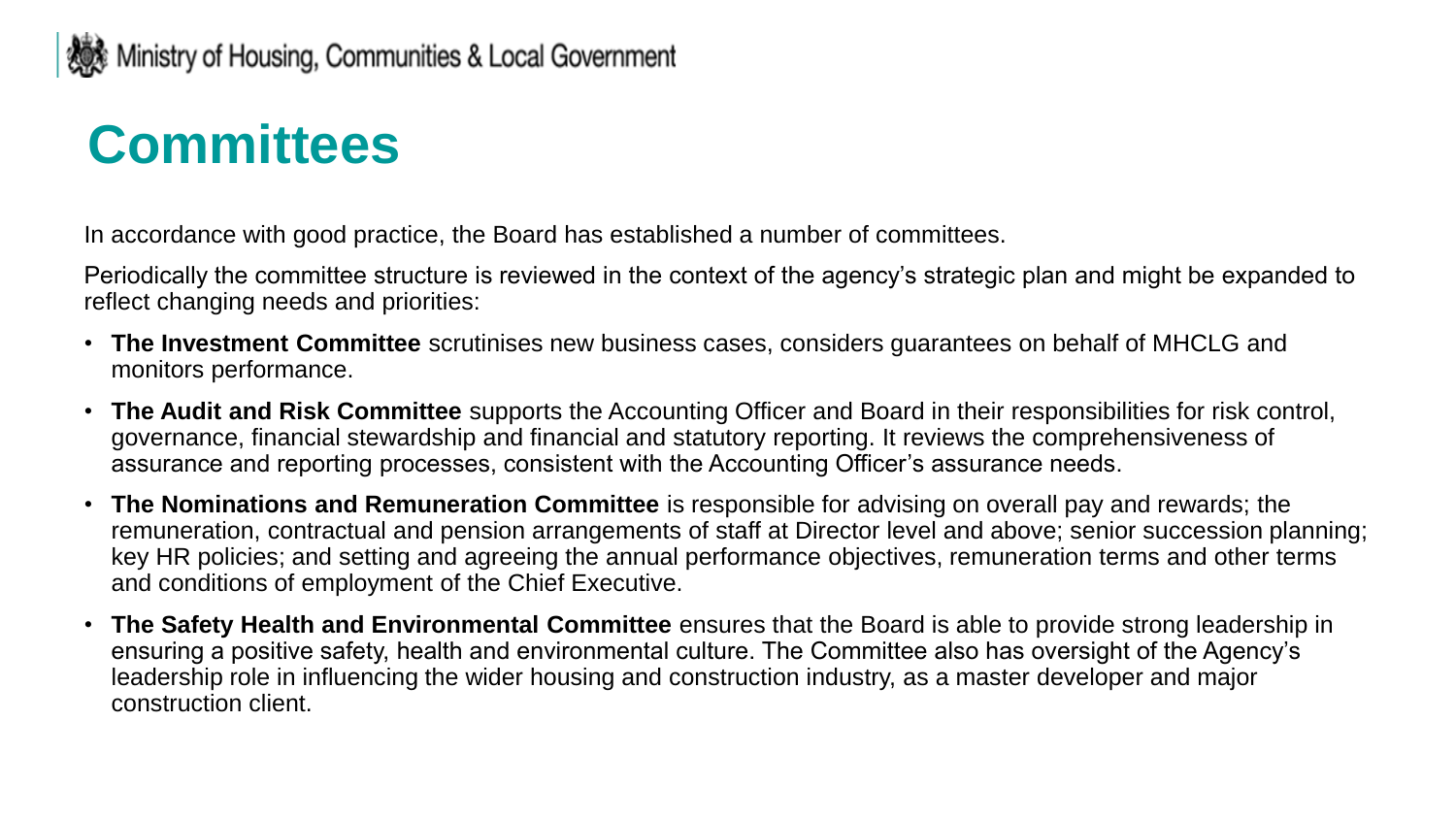# **Selection Criteria Selection Criteria**

We are looking for up to 3 posts and candidates who have credibility and stature as a strategic leader - former Chairs, Chief Executive Officers, Group Finance Directors or equivalent senior level – in organisations of scale and complexity.

All candidates must demonstrate, in their CV and supporting letter, how they meet the selection criteria for the roles, through their knowledge, skills and experience.

#### **Essential Criteria:**

- Prior non-executive experience is not a requisite, but you must bring a demonstrable record at a senior level, where there has been significant exposure to a non-executive board.
- An excellent understanding of governance particularly in relation to the role of the Board in overseeing the performance of organisations, and holding the executive to account for meeting its strategic objectives. You will have credibility and stature as a strategic leader in organisations of scale and complexity.
- Excellent commercial acumen and strong analytical skills, gained from leading organisations in these sectors.
- A passion and enthusiasm for working with Government in meeting the challenges of the housing market.

#### We are looking to **appoint up to 3 posts. You must have experience in one of the following areas:**

- Experience of leading in the housebuilding/developer sectors. You will have gained a strong understanding and experience of corporate governance as either Chair of an Audit Committee or as a Chief Financial Officer, or an equivalent role and level; OR
- Experience of the challenges involved in affordable housing and delivering the Government's ambition to 'level up', gained from leading in either the local government or affordable housing sectors; OR
- Experience gained in a major construction company or major firm of engineers / project managers / consultants that support the construction sector.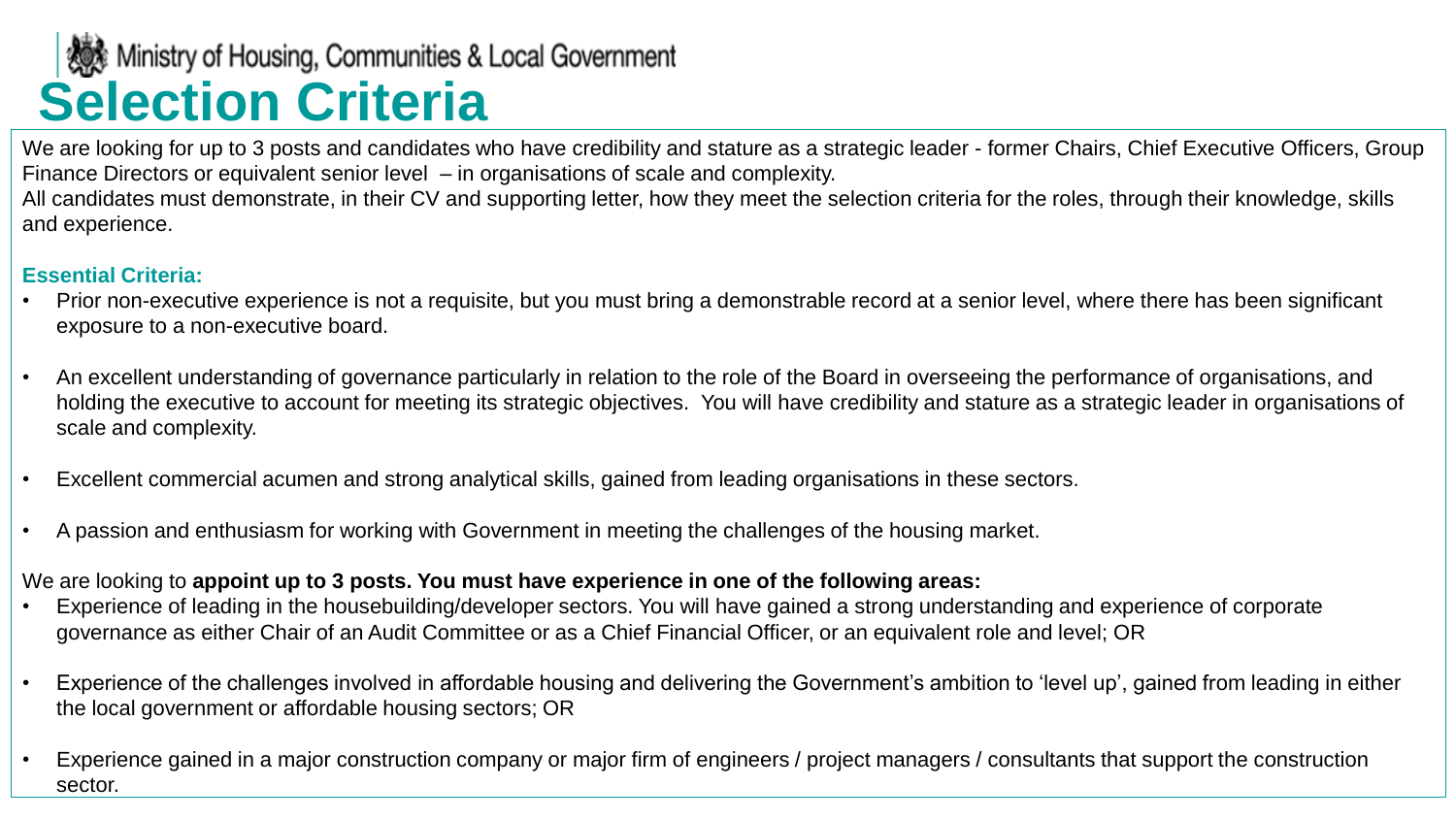# **Key Terms and Conditions**

**Remuneration:** £24,984 per annum (equivalent to £694 per day). This remuneration is treated as employment income and will be subject to tax and National Insurance contributions, both of which will be deducted at source under PAYE before you are paid.

**Time Commitment:** Your time commitment is expected to be a maximum of 3 days per month.

**Term:** Appointments are made by Ministers for a period of 3 vears.

**Location:** National. Board meetings are usually held in different locations across the country with many in London and Coventry. Future meetings are expected to be a mixture of virtual and in-person, with committees largely virtual. You will be expected to travel to these locations as necessary, but only as permitted under any restrictions in relation to Covid-19.

**Expenses and Subsistence:** Reasonable travel and subsistence expenses incurred on Homes England business will be reimbursed in accordance with the Agency's policies.

**Conduct:** The Government expects all holders of public office to work to the highest personal and professional standards. In support of this, all Non-Executive Directors of UK public bodies must abide by:

- [the principles set out in the Cabinet Office's Code of](https://assets.publishing.service.gov.uk/government/uploads/system/uploads/attachment_data/file/409604/code-of-conduct_tcm6-38901.pdf)  Conduct for Board Members of Public Bodies. The Code sets out, clearly and openly, the standards expected from those who serve on the boards of UK public bodies and will form part of individual members' terms and conditions of appointment; and,
- the [Seven Principles of Public Life.](https://www.gov.uk/government/publications/the-7-principles-of-public-life)

**Nationality:** There must be no employment restrictions, or limit on your permitted stay in the UK.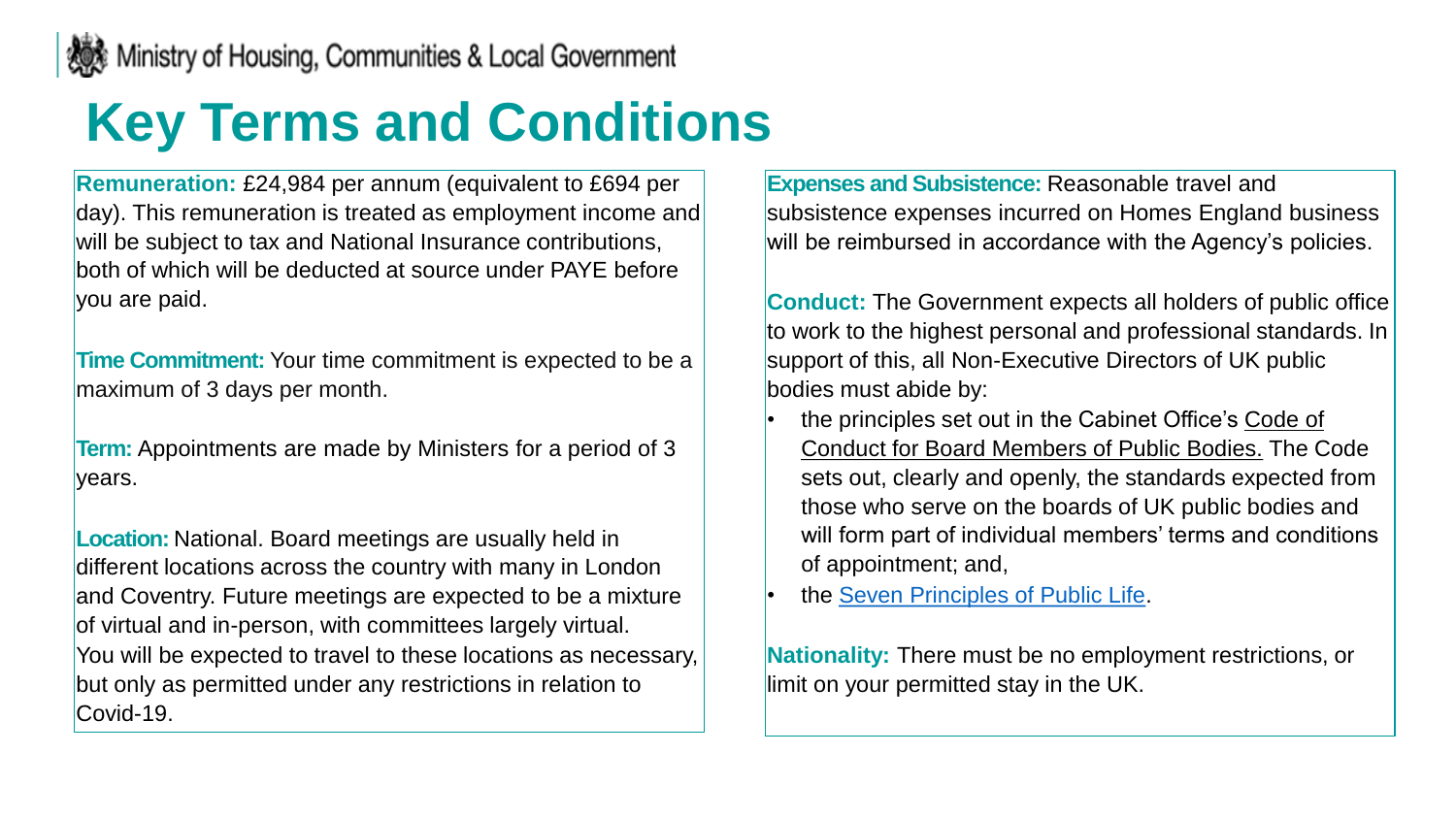# **How to Apply**

Please submit the required documentation to [publicappointments@communities.g](mailto:publicappointments@communities.gov.uk) ov.uk by **Thursday 12th August 2021**.

**If not provided your application will not be taken forward. Late applications will not be considered.** 

Please ensure you include '**Homes England – Non-Executive Director'** as the subject line of your email.

Please note: it is your responsibility to ensure we receive all parts of your application by the closing date.

- **1. Curriculum Vitae** *(maximum 2 pages)* include your education, professional qualifications and full employment history. In the same document please submit a **Supporting Letter** *(maximum 2 page*s). Please tailor, setting out your suitability for the role(s) and how you meet the Selection Criteria. We suggest you use specific examples to demonstrate how you meet the Criteria.
- **2. Application Form and Diversity Information.** This is an online form. You should declare any potential issues including conflicts of interest (perceived, potential or actual), this includes your personal or professional history that could, if you were appointed, be misconstrued, cause embarrassment to the Homes England/MHCLG or HM Government, or cause public confidence in the appointment to be jeopardised. The Panel will explore your declarations during the interview process. Failure to disclose such information could result in an appointment either not being made or being terminated.

Candidates should note that 'due diligence' will be carried out as part of the assessment process and will be shared with the Panel and Ministers. You should expect this to include searches of previous public statements on social media, blogs and/or other publicly available information.

You will receive an automated acknowledgement of your application.

**Please note that your application will not be considered if all documents are not provided.**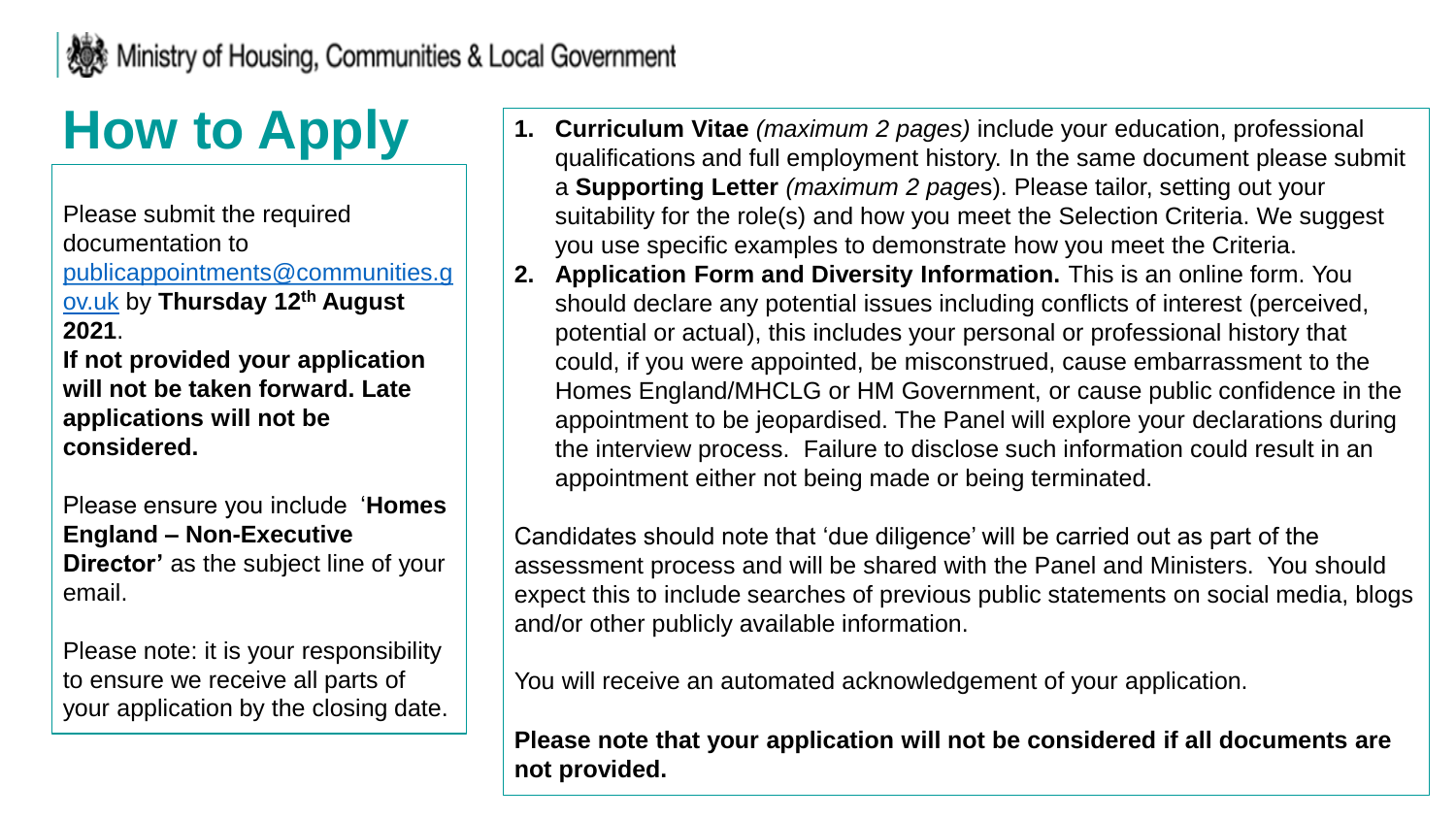### **Assessment Process: Overview**

Public appointments are made on the basis of merit, in accordance with the Cabinet Office Governance Code on Public Appointments. The decision on who to appoint is made by Ministers, who receive advice from the Advisory Assessment Panel on the suitability of candidates against the published selection criteria.

#### The Advisory Assessment Panel will be:

- Peter Freeman, Homes England Chair and Panel Chair
- Tracey Waltho Director General, Housing and Planning, MHCLG representative
- Wendy Barnes Independent Panel Member

In the present circumstances, interviews will be conducted remotely. Should the situation change and we are able to conduct interviews in person, they will be held in central London.

Due to the high volume of applications we receive, we only provide feedback to candidates who reach the interview stage. The feedback can only be issued once the Minister has publicly announced the successful candidate.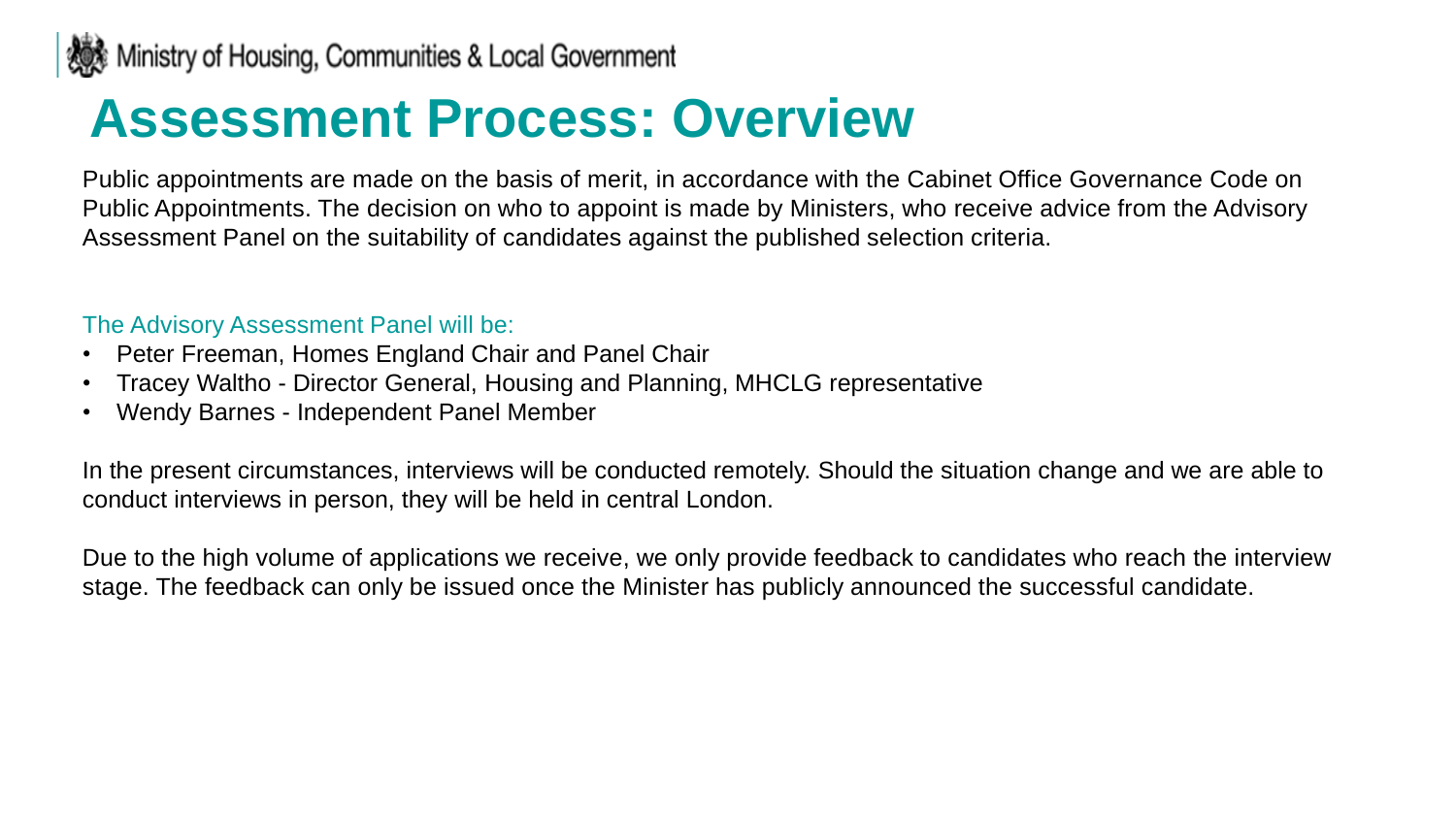### **Assessment Process: Indicative Timeline**

The timeline provided is indicative and could be subject to change, potentially at short notice. If you are unable to meet these timeframes, please let us know by contacting [PublicAppointments@communities.gov.uk](mailto:PublicAppointments@communities.gov.uk).

Closing date: **Thursday 12th August**

Shortlisting: **Late August**

Panel interviews: **September.** In the present circumstances, interviews will be conducted remotely. Copies of passports will need to be brought to interview in order to check candidates' identity.

The Minister may choose to meet with these candidates before making a decision

Provisional start date: **October/ November 2021**

Please note: The time taken between interview and a final appointment decision being made can sometimes take a number of weeks. Candidates who have been interviewed will be kept informed of progress.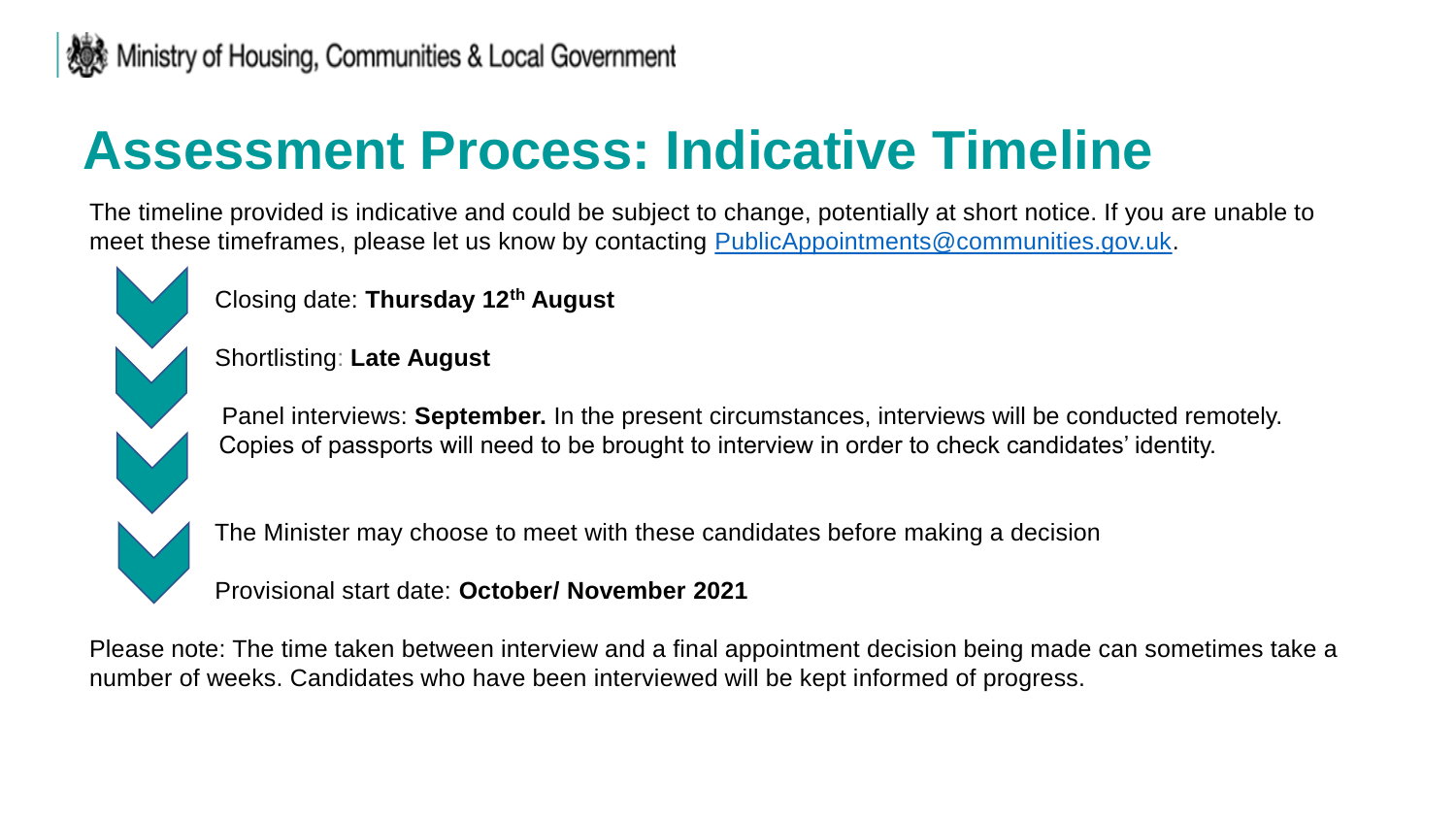### **Diversity and Equal Opportunities**

MHCLG is committed to the principle of Public Appointments on merit with independent assessment, openness and fairness of the process and providing equal opportunities. Applications are welcome from all, we particularly encourage applications from women, people from ethnic background, people with disabilities and other under-represented groups.

We are very interested in receiving applications from those based in the Midlands and North in light of the Government's levelling up ambition.

If you believe you have the experience and qualities we are seeking, we look forward to receiving your application.

#### **Disability Confident**

As a Disability Confident Leader, we will offer interviews to disabled candidates who meet the published minimum criteria. By 'minimum criteria,' we mean that you must provide evidence in your application, which demonstrates that you meet the level of competence required under each of the essential criteria. If you wish to apply under this scheme, please complete the declaration in the on-line application form. It is not necessary to state your disability.

#### **Reasonable Adjustments**

If you would like a confidential discussion regarding any reasonable adjustments during the process, please indicate this in the email covering your application or contact [public.appointments@communities.gov.uk](mailto:public.appointments@communities.gov.uk). You do not need to apply under the Disability Confident Scheme to ask for a reasonable adjustment.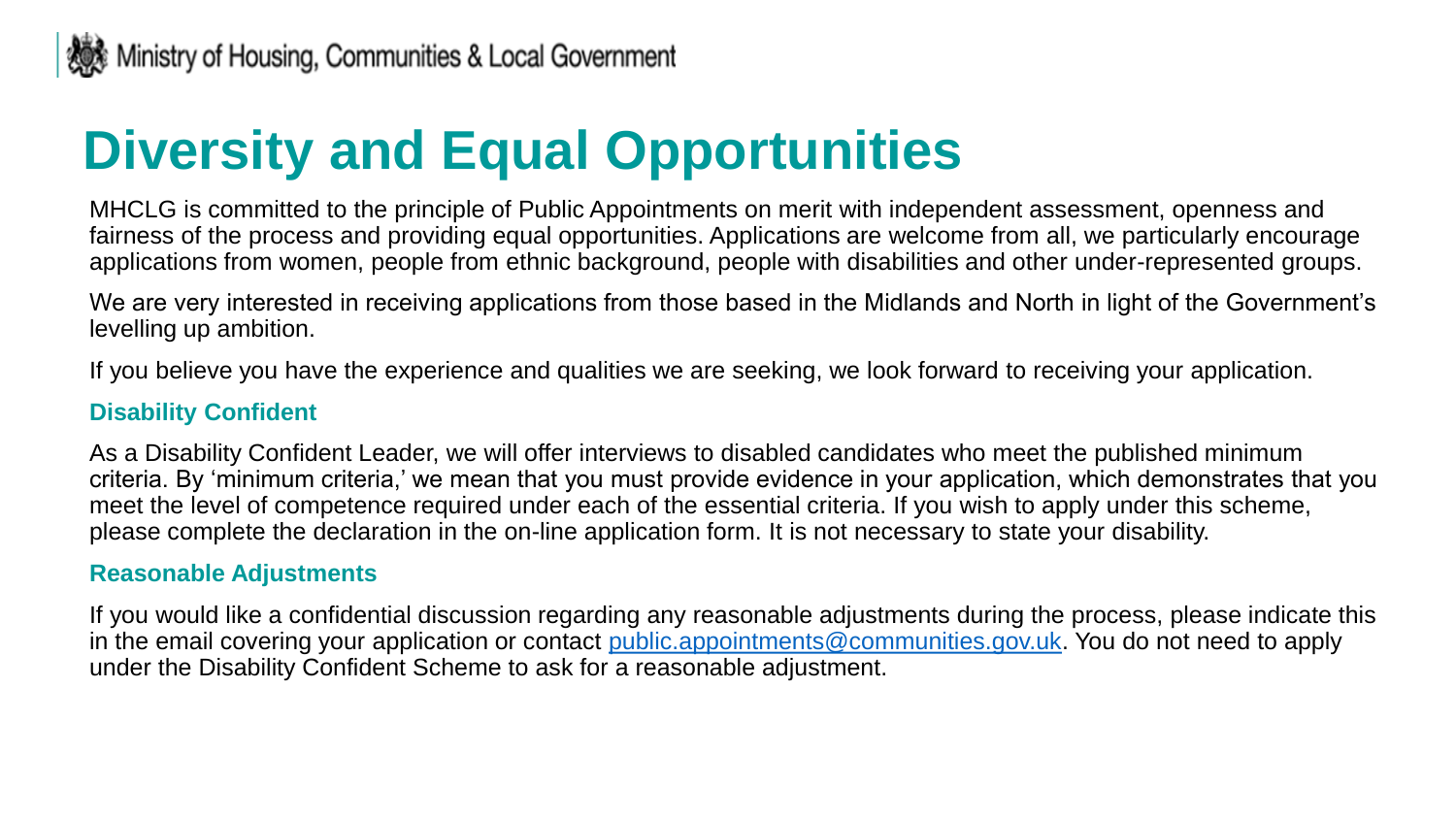# **Further Information**

**Contact:** For further information about the roles or application process please contact: **Stephen Fishman** at, [public.appointments@communities.gov.uk.](mailto:public.appointments@communities.gov.uk) Please put '**Homes England Non-Executive Director**' as the subject line of your email.

We aim to process all applications as quickly as possible and to treat all applicants with courtesy. If you have any complaints about the way your application has been handled, please contact [public.appointments@communities.gov.uk.](mailto:public.appointments@communities.gov.uk)

**Complaints:** If you feel this competition has not been conducted fairly and you wish to make a complaint, you should initially contact the Appointments Team at [public.appointments@communities.gov.uk](mailto:public.appointments@communities.gov.uk).

If after investigation by the Department you remain dissatisfied, you may take your complaint to the Commissioner for Public Appointments at publicappointments @csc.gov.uk details on how to make a complaint can be found on the [Commissioner's website at: https://publicappointmentscommissioner.independent.gov.uk/regulating](https://publicappointmentscommissioner.independent.gov.uk/regulating-appointments/investigating-complaints/)appointments/investigating-complaints/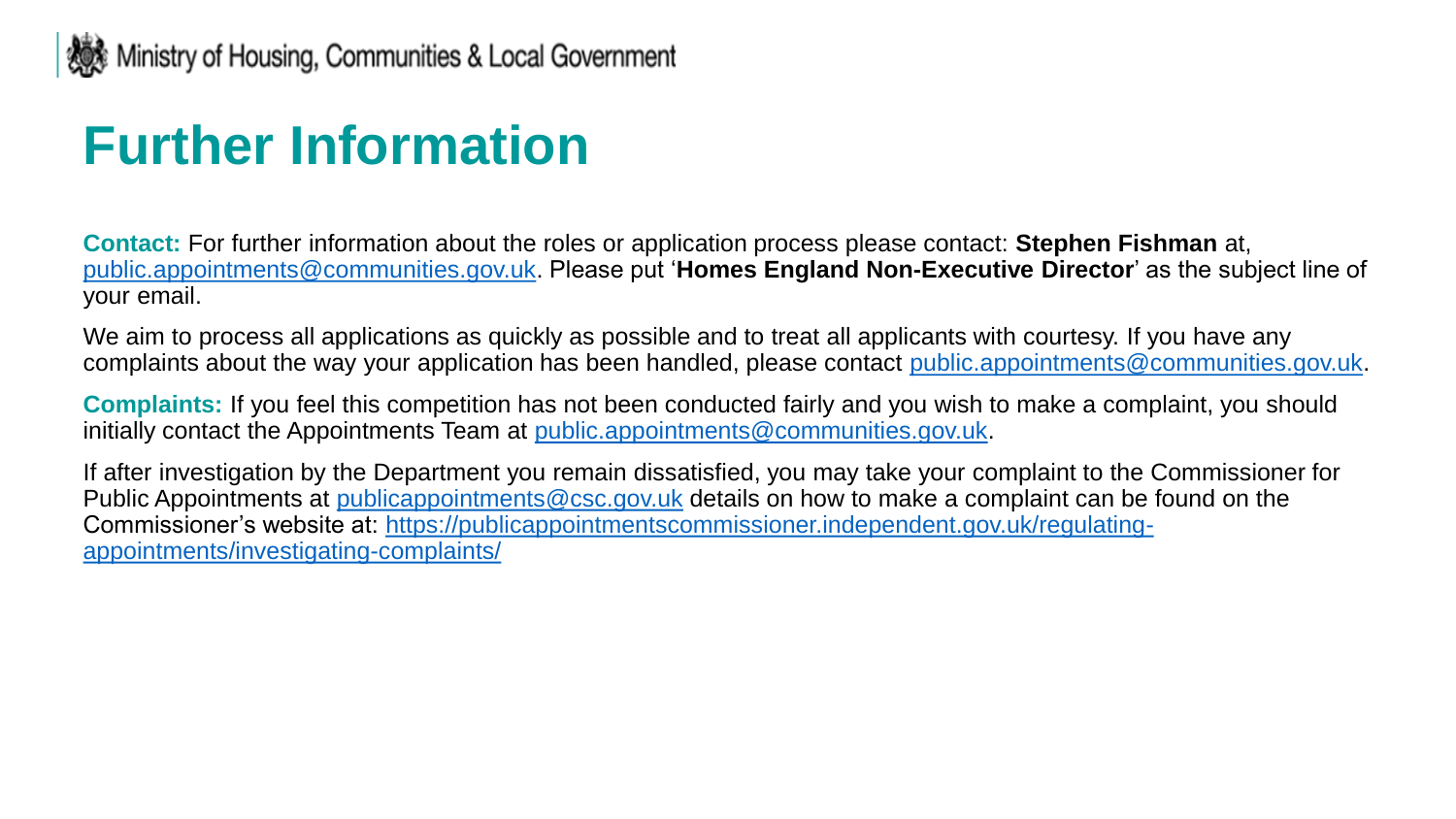#### Ministry of Housing, Communities & Local Government

# **GDPR**

We will process your application in accordance with the General Data Protection Regulations and Data Protection Act 2018. Your data will be held securely and processed for the purpose of the recruitment process. Access will be restricted to those dealing with your application or involved in the recruitment process, this will include Ministers and Special Advisers.

Data may also be shared with Cabinet Office, in order to comply with the Public Appointments Governance Code, article 3.1 of the Public Appointments Order in Council 2019. Data may also be shared with Cabinet Office and The Commissioner for Public Appointments in order to meet the public equality duty as set out in the Equality Act, s149. The Commissioner may also request access as part of a complaint investigation or review of the recruitment process.

Your data will be stored for 2 years, if appointed your data will be stored for the duration of your tenure and may be shared with the organisation that you are appointed too, unless specifically requested otherwise. Should you wish your data to be removed from our records, please contact [publicappointments@communities.gov.uk.](mailto:publicappointments@communities.gov.uk)

#### **Complaints:**

If you consider that your personal data has been misused or mishandled, you may make a complaint to the Information Commissioner who can be contacted at:

Information Commissioners Office Wycliffe House Water Lane Wilmslow **Cheshire** SK9 5AF 0303 123 1113 email: [casework@ico.org.uk.](mailto:casework@ico.org.uk)

The data controller for Public Appointments is joint between MHCLG, OCPA and the Cabinet Office.